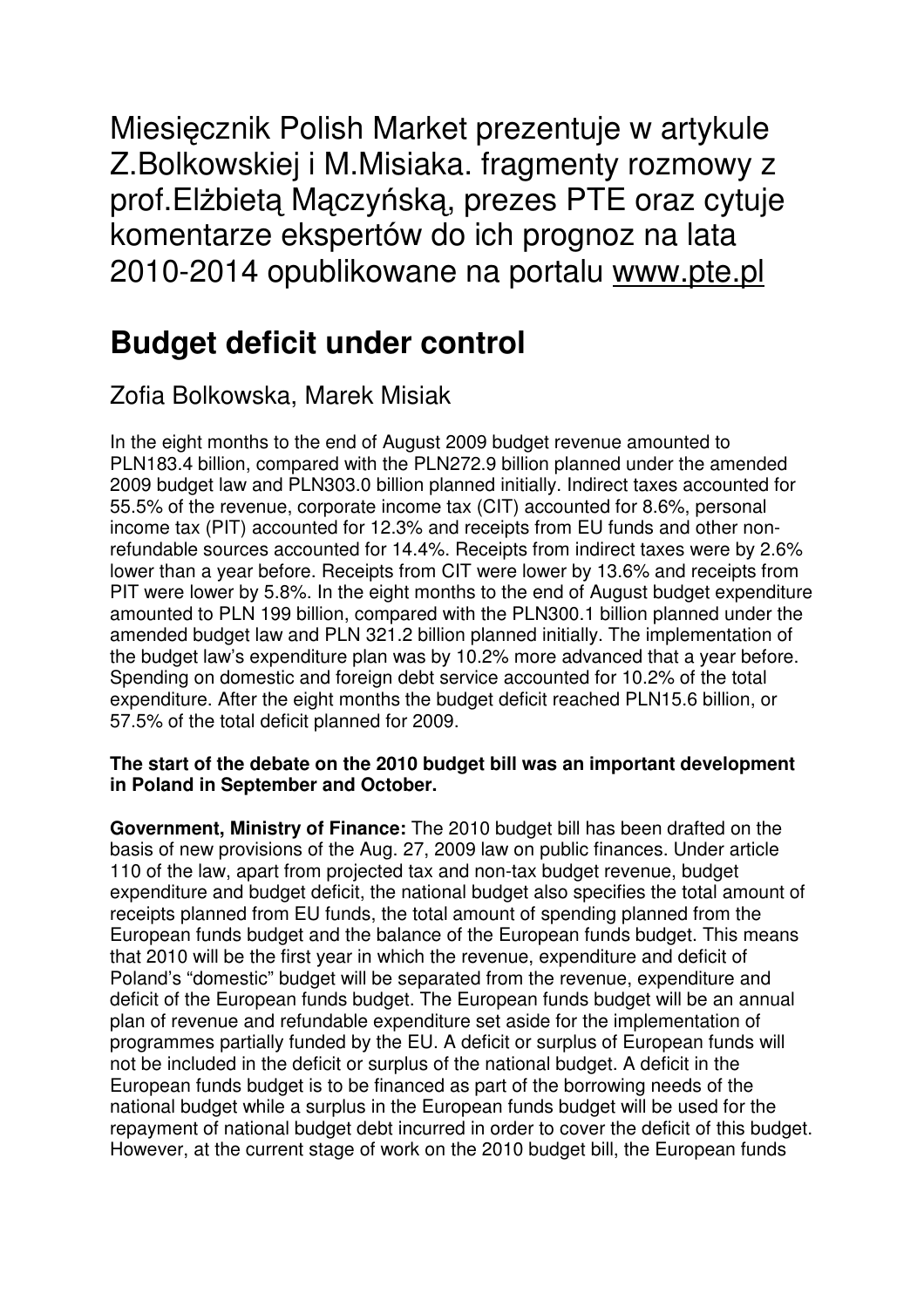budget has not been taken into account yet. It will be added at a later stage of work on the bill. Under the 2010 budget bill, it is planned that:

 -national budget revenue will reach PLN 245,5 billion; -national budget expenditure will reach no more than PLN 297,7 billion; -national budget deficit will reach no more than PLN 52,2 billion.

The projection of budget revenue in 2010 is based on the expected economic scenario and takes into account the expected consequences of systemic changes already introduced and planned. The development of the economic situation is determined in the first place by estimates of the following macroeconomic factors: a decrease in employment by 1.0%, a rise in GDP by 1.2% in real terms, an average annual rise in prices of consumer goods and services by 1.0%, a real increase in wages by 1.0% and a rise in total consumption by 1.2%. (2010 Budget Bill, p. 23-24; www.mf.gov.pl).

#### **Opinions of economists and analysts are moderately optimistic.**

**Prof. Witold M. Orłowski, Independent Centre for Economic Studies (NOBE):**  Whether or not we will manage to avoid open recession in the second half of the year is still an important question. In contrast to many optimistic assessments, I remain sceptical about it. The faint signs suggesting an improvement in Western Europe, will not be enough to revive Polish exports in coming quarters. The gradual strengthening of the zloty will again encourage imports. Meanwhile, the domestic market will still be weakening, although at a slower rate than one could fear. Unemployment will be on the rise and real wages will drop slightly. I also think that investment activity will also be gradually deteriorating. All this makes me stick to my earlier projection of a shallow and quite short recession – of two or three quarters. A revival should come around the middle of 2010 but I am afraid that it will be relatively weak.

**Paweł Duriasz, chief economist at PZU**: For the time being (...) there is no guarantee that the factors which are now helping the United States to come out of recession will enable transition to a long-term and rapid revival.

**Łukasz Tarnawa, chief economist at PKO BP:** In the baseline scenario, one may now formulate projections of an economic growth in developed countries in the second half of 2009, but in line with our assumptions, the pace of an economic revival in the world, especially in the United States, will be relatively slow.

**Prof. Władysław Welfe, University of Lodz:** We must not lose sight of the major threats emerging in the second half of 2009. Further threats, rooted in mistakes of the economic policy, may appear in the next years.

**Prof. Krystyna Strzała, University of Gdansk:** The latest indicators of consumer and property market activity in the United States signal that negative trends in the American economy have started to slow down.

**Prof. Jan Przystupa, IBKKiC:** Despite the injection of huge public funds – over USD 1 trillion in the United States alone – the global economy is sinking deeper into crisis.